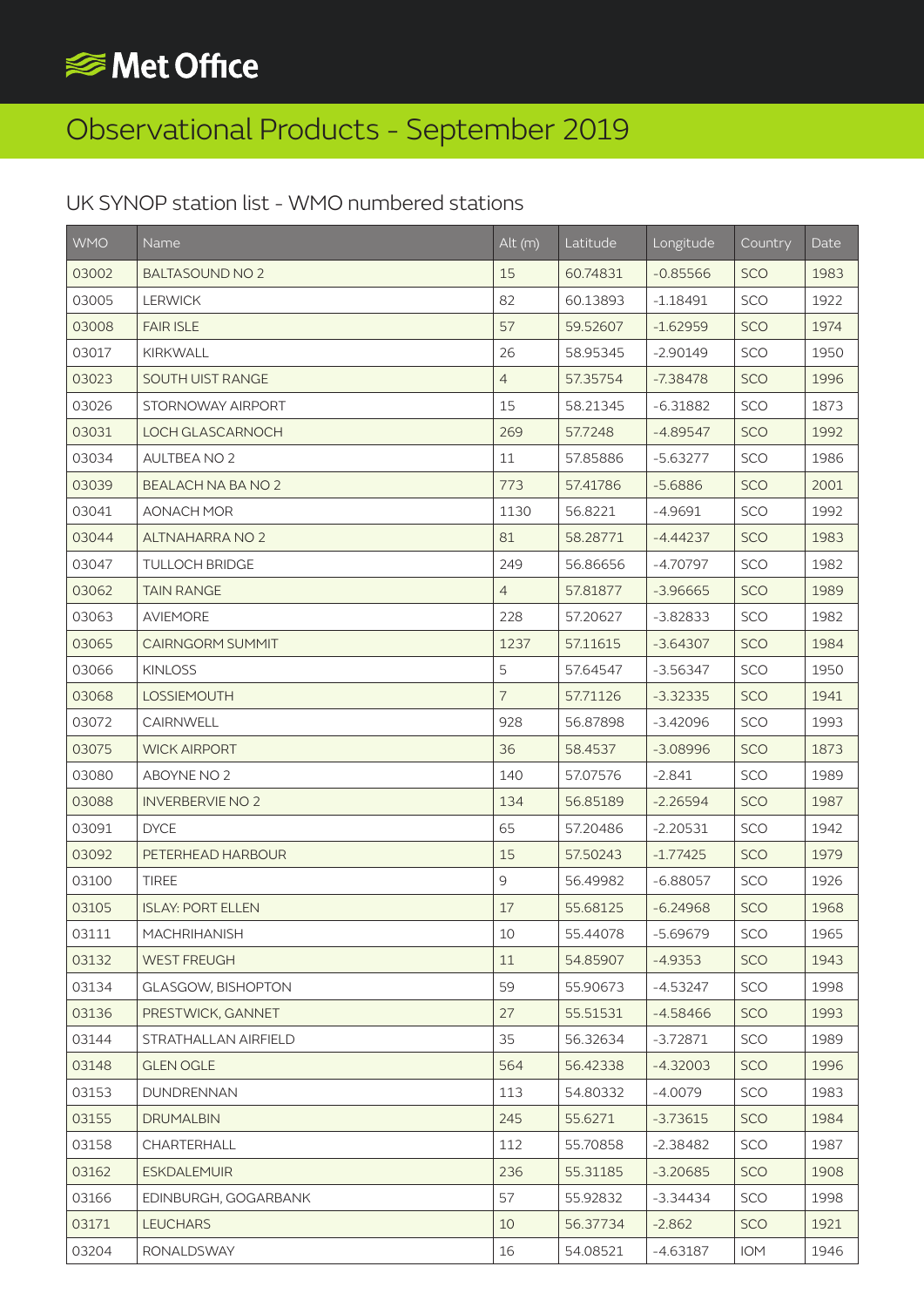| <b>WMO</b> | Name                           | Alt(m)         | Latitude | Longitude  | Country    | Date |
|------------|--------------------------------|----------------|----------|------------|------------|------|
| 03210      | ST BEES HEAD NO 2              | 124            | 54.51775 | $-3.61476$ | <b>ENG</b> | 1983 |
| 03212      | <b>KESWICK</b>                 | 81             | 54.61396 | $-3.15662$ | <b>ENG</b> | 1983 |
| 03214      | <b>WALNEY ISLAND</b>           | 15             | 54.12489 | $-3.25791$ | <b>ENG</b> | 1971 |
| 03220      | CARLISLE                       | 28             | 54.93428 | $-2.96364$ | <b>ENG</b> | 1961 |
| 03224      | SPADEADAM NO 2                 | 285            | 55.05018 | $-2.55444$ | <b>ENG</b> | 1986 |
| 03225      | <b>SHAP</b>                    | 252            | 54.50208 | $-2.6849$  | <b>ENG</b> | 1982 |
| 03226      | <b>WARCOP RANGE</b>            | 227            | 54.57243 | $-2.41318$ | <b>ENG</b> | 1983 |
| 03227      | <b>GREAT DUN FELL NO 2</b>     | 847            | 54.68401 | $-2.45132$ | <b>ENG</b> | 1993 |
| 03230      | REDESDALE CAMP                 | 211            | 55.28504 | $-2.27941$ | <b>ENG</b> | 1979 |
| 03238      | ALBEMARLE                      | 142            | 55.01979 | $-1.88167$ | <b>ENG</b> | 2002 |
| 03240      | <b>BOULMER</b>                 | 23             | 55.42085 | $-1.60126$ | <b>ENG</b> | 1975 |
| 03257      | <b>LEEMING</b>                 | 33             | 54.29698 | $-1.53301$ | <b>ENG</b> | 1944 |
| 03265      | <b>TOPCLIFFE</b>               | 25             | 54.20471 | $-1.39013$ | <b>ENG</b> | 1947 |
| 03266      | <b>LINTON ON OUSE</b>          | 14             | 54.04521 | $-1.25114$ | <b>ENG</b> | 1958 |
| 03275      | <b>LOFTUS</b>                  | 158            | 54.56284 | $-0.86353$ | <b>ENG</b> | 1996 |
| 03281      | <b>FYLINGDALES</b>             | 262            | 54.35873 | $-0.67166$ | <b>ENG</b> | 1961 |
| 03292      | <b>BRIDLINGTON MRSC</b>        | 15             | 54.09397 | $-0.17585$ | <b>ENG</b> | 1987 |
| 03301      | <b>MONA</b>                    | 60             | 53.26051 | $-4.37599$ | <b>WAL</b> | 2009 |
| 03302      | VALLEY                         | 10             | 53.25262 | $-4.53639$ | <b>WAL</b> | 1930 |
| 03305      | CAPEL CURIG NO 3               | 216            | 53.09416 | $-3.94138$ | <b>WAL</b> | 1993 |
| 03313      | RHYL NO 2                      | 77             | 53.2593  | $-3.50882$ | <b>WAL</b> | 1986 |
| 03316      | <b>CROSBY</b>                  | 9              | 53.49724 | $-3.05764$ | <b>ENG</b> | 1983 |
| 03318      | <b>BLACKPOOL, SQUIRES GATE</b> | 10             | 53.77481 | $-3.03782$ | <b>ENG</b> | 1942 |
| 03321      | <b>HAWARDEN AIRPORT</b>        | 11             | 53.17543 | $-2.98633$ | <b>WAL</b> | 1944 |
| 03330      | LEEK, THORNCLIFFE              | 298            | 53.12784 | $-1.98139$ | <b>ENG</b> | 2002 |
| 03344      | <b>BINGLEY, NO 2</b>           | 262            | 53.81122 | $-1.86676$ | <b>ENG</b> | 1972 |
| 03346      | <b>EMLEY MOOR NO 2</b>         | 267            | 53.61206 | $-1.66849$ | <b>ENG</b> | 2011 |
| 03351      | ROSTHERNE NO 2                 | 35             | 53.36006 | $-2.38195$ | <b>ENG</b> | 2012 |
| 03354      | NOTTINGHAM, WATNALL            | 117            | 53.00559 | $-1.25123$ | <b>ENG</b> | 1941 |
| 03373      | <b>SCAMPTON</b>                | 57             | 53.30689 | $-0.54812$ | <b>ENG</b> | 1963 |
| 03377      | <b>WADDINGTON</b>              | 68             | 53.1754  | $-0.52336$ | <b>ENG</b> | 1946 |
| 03379      | CRANWELL                       | 63             | 53.0312  | $-0.50357$ | <b>ENG</b> | 1917 |
| 03382      | <b>LECONFIELD</b>              | $\overline{7}$ | 53.87459 | $-0.44176$ | <b>ENG</b> | 1959 |
| 03385      | DONNA NOOK NO 2                | 8              | 53.47483 | 0.15287    | <b>ENG</b> | 1993 |
| 03391      | <b>CONINGSBY</b>               | 6              | 53.09384 | $-0.17286$ | <b>ENG</b> | 1961 |
| 03392      | <b>WAINFLEET NO 2</b>          | 3              | 53.08835 | 0.27093    | <b>ENG</b> | 1988 |
| 03405      | <b>ABERDARON</b>               | 95             | 52.78887 | $-4.74137$ | <b>WAL</b> | 1993 |
| 03409      | <b>BALA</b>                    | 163            | 52.90757 | $-3.58429$ | <b>WAL</b> | 1939 |
| 03410      | LAKE VYRNWY NO 2               | 360            | 52.75732 | $-3.46538$ | <b>WAL</b> | 1988 |
| 03414      | SHAWBURY                       | 72             | 52.79465 | $-2.66465$ | <b>ENG</b> | 1944 |
| 03462      | <b>WITTERING</b>               | 74             | 52.61183 | $-0.46793$ | <b>ENG</b> | 1955 |
| 03469      | HOLBEACH NO 2                  | 3              | 52.87325 | 0.13851    | <b>ENG</b> | 1985 |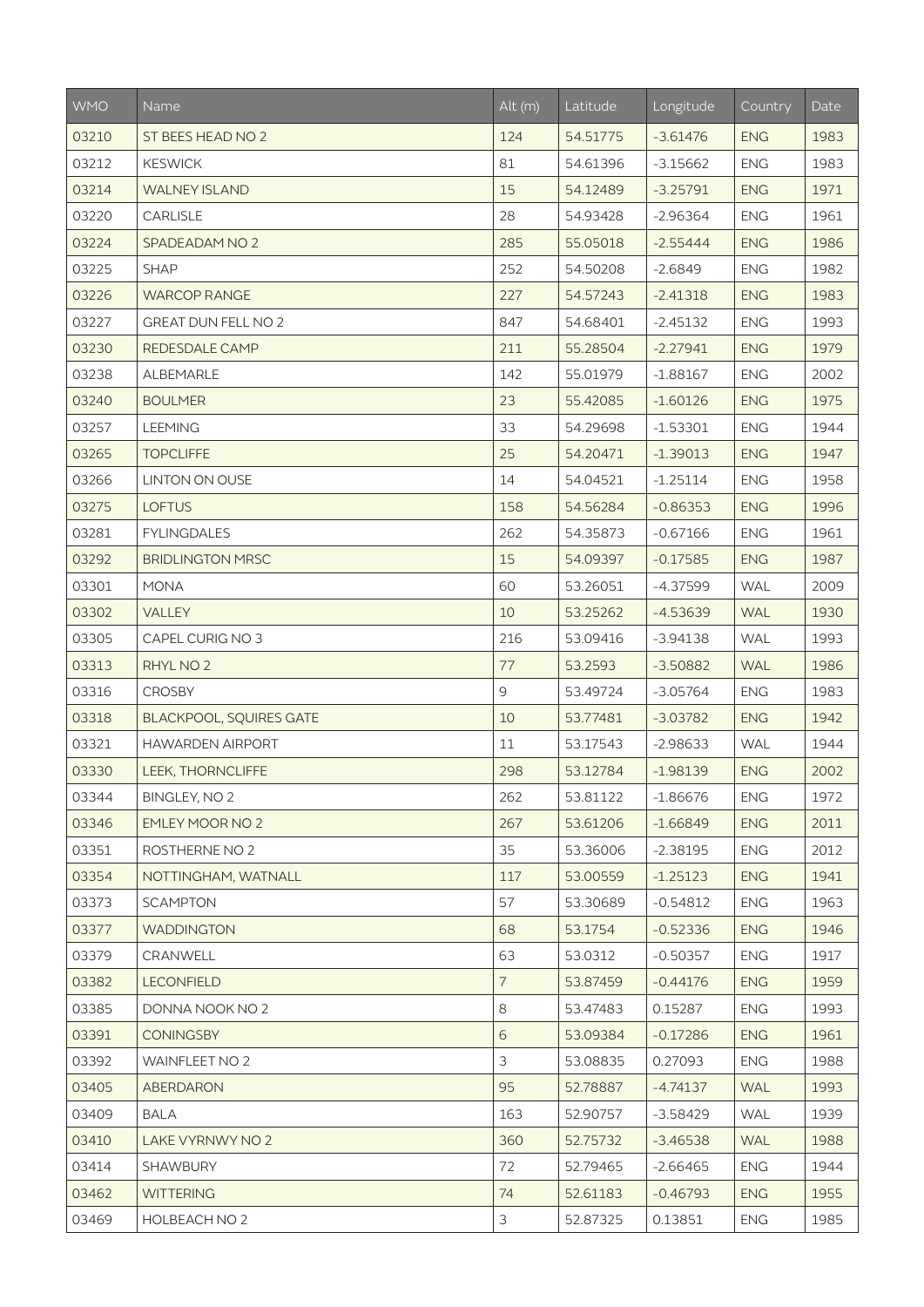| <b>WMO</b> | Name                            | Alt (m)        | Latitude | Longitude  | Country    | Date |
|------------|---------------------------------|----------------|----------|------------|------------|------|
| 03482      | <b>MARHAM</b>                   | 21             | 52.65134 | 0.56598    | <b>ENG</b> | 1951 |
| 03488      | WEYBOURNE                       | 21             | 52.94936 | 1.12232    | <b>ENG</b> | 1986 |
| 03502      | <b>ABERPORTH</b>                | 133            | 52.13951 | $-4.5711$  | <b>WAL</b> | 1941 |
| 03503      | TRAWSGOED                       | 63             | 52.34430 | $-3.94802$ | <b>WAL</b> | 1950 |
| 03507      | SENNYBRIDGE NO 2                | 307            | 52.06329 | $-3.61463$ | <b>WAL</b> | 1995 |
| 03520      | <b>SHOBDON AIRFIELD</b>         | 99             | 52.24297 | $-2.88582$ | <b>ENG</b> | 1943 |
| 03522      | HEREFORD, CREDENHILL            | 76             | 52.08004 | $-2.80234$ | <b>ENG</b> | 1999 |
| 03529      | <b>PERSHORE</b>                 | 35             | 52.14843 | $-2.0412$  | <b>ENG</b> | 1953 |
| 03535      | <b>COLESHILL</b>                | 96             | 52.48012 | $-1.69072$ | <b>ENG</b> | 1997 |
| 03544      | CHURCH LAWFORD                  | 107            | 52.35883 | $-1.33137$ | <b>ENG</b> | 1983 |
| 03559      | <b>CARDINGTON</b>               | 29             | 52.10447 | $-0.4231$  | <b>ENG</b> | 1952 |
| 03560      | <b>BEDFORD</b>                  | 85             | 52.22696 | $-0.46536$ | <b>ENG</b> | 1956 |
| 03590      | <b>WATTISHAM</b>                | 89             | 52.12387 | 0.95734    | <b>ENG</b> | 1959 |
| 03604      | MILFORD HAVEN CONSERVANCY BOARD | 44             | 51.70883 | $-5.05334$ | <b>WAL</b> | 1951 |
| 03605      | PEMBREY SANDS                   | 3              | 51.71444 | $-4.36745$ | <b>WAL</b> | 1993 |
| 03629      | <b>AVONMOUTH</b>                | 9              | 51.50597 | $-2.71663$ | <b>ENG</b> | 1952 |
| 03647      | <b>LITTLE RISSINGTON</b>        | 210            | 51.8607  | $-1.69292$ | <b>ENG</b> | 1942 |
| 03649      | <b>BRIZE NORTON</b>             | 82             | 51.75848 | $-1.57794$ | <b>ENG</b> | 1968 |
| 03658      | <b>BENSON</b>                   | 57             | 51.62038 | $-1.09862$ | <b>ENG</b> | 1951 |
| 03660      | HIGH WYCOMBE, HQAIR             | 204            | 51.68181 | $-0.80682$ | <b>ENG</b> | 1995 |
| 03672      | <b>NORTHOLT</b>                 | 33             | 51.54865 | $-0.41692$ | <b>ENG</b> | 1946 |
| 03680      | <b>ROTHAMSTED</b>               | 128            | 51.80671 | $-0.36017$ | <b>ENG</b> | 1872 |
| 03684      | ANDREWSFIELD                    | 87             | 51.89615 | 0.45056    | <b>ENG</b> | 1997 |
| 03693      | SHOEBURYNESS, LANDWICK          | $\overline{2}$ | 51.55475 | 0.827      | <b>ENG</b> | 1981 |
| 03707      | <b>CHIVENOR</b>                 | 6              | 51.08915 | $-4.14856$ | <b>ENG</b> | 1943 |
| 03710      | <b>LISCOMBE</b>                 | 348            | 51.08687 | $-3.60894$ | <b>ENG</b> | 1993 |
| 03716      | <b>ST ATHAN</b>                 | 49             | 51.40544 | $-3.44074$ | <b>WAL</b> | 1988 |
| 03740      | LYNEHAM                         | 145            | 51.50323 | $-1.99233$ | <b>ENG</b> | 1945 |
| 03743      | <b>LARKHILL</b>                 | 132            | 51.20177 | $-1.80583$ | <b>ENG</b> | 1920 |
| 03746      | <b>BOSCOMBE DOWN</b>            | 126            | 51.16179 | $-1.75458$ | <b>ENG</b> | 1930 |
| 03749      | MIDDLE WALLOP                   | 90             | 51.14987 | $-1.56994$ | <b>ENG</b> | 1959 |
| 03761      | <b>ODIHAM</b>                   | 118            | 51.23902 | $-0.94496$ | <b>ENG</b> | 1963 |
| 03768      | SOUTH FARNBOROUGH               | 65             | 51.27996 | $-0.77259$ | <b>ENG</b> | 1914 |
| 03769      | CHARLWOOD                       | 67             | 51.14407 | $-0.22944$ | <b>ENG</b> | 2002 |
| 03770      | LONDON, ST JAMES'S PARK         | 5              | 51.50476 | $-0.13109$ | <b>ENG</b> | 1903 |
| 03772      | <b>HEATHROW</b>                 | 25             | 51.47922 | $-0.45061$ | <b>ENG</b> | 1947 |
| 03781      | <b>KENLEY AIRFIELD</b>          | 170            | 51.30399 | $-0.09154$ | <b>ENG</b> | 1988 |
| 03790      | <b>EAST MALLING</b>             | 33             | 51.28756 | 0.4484     | <b>ENG</b> | 1925 |
| 03796      | <b>LANGDON BAY</b>              | 117            | 51.13361 | 1.34326    | <b>ENG</b> | 1984 |
| 03797      | <b>MANSTON</b>                  | 49             | 51.34652 | 1.33539    | <b>ENG</b> | 1928 |
| 03803      | <b>SCILLY: ST MARYS AIRPORT</b> | 31             | 49.91465 | $-6.29574$ | <b>ENG</b> | 1979 |
| 03808      | CAMBORNE                        | 87             | 50.21841 | $-5.32753$ | <b>ENG</b> | 1978 |